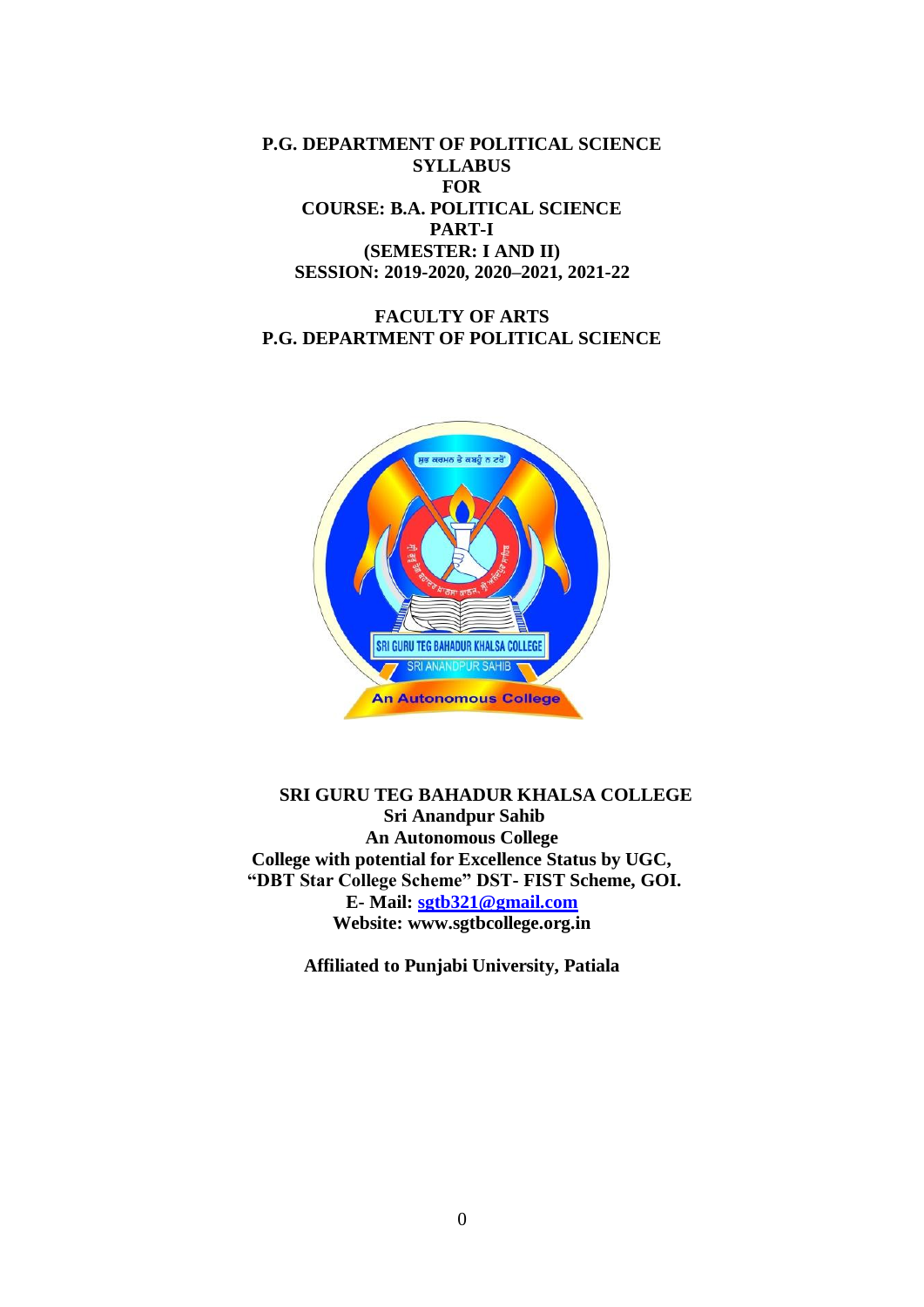## **SYLLABUS**

## **B.A.-I**

## **B.A.-I, POLITICAL SCIENCE (Semester System)**

## **(Session: 2019-20, 2020-2021, 2021-2022)**

| <b>PAPER:</b> $1^{st}$ AND   THEORY | 100 marks (Theory-75)    | Credit: 05 |
|-------------------------------------|--------------------------|------------|
| $\boldsymbol{\gamma}$ nd            | (Internal Assessment-25) |            |
|                                     | Pass Marks: 35%          |            |
|                                     | Timing: 3 Hrs            |            |

Note: Total Teaching hrs : 75

## **(SEMESTER IND II)**

#### **Max. Marks**: 100 (**Theory** 75 Marks, 25 Marks **Internal Assessment**)

Note: Each paper will carry **75** marks and is of **3** hours duration. **25** marks in each paper are for Internal Assessment.

The Break up of 25 marks for Internal Assessment (Theory Papers) is as below:-

| <b>Attendance</b>  | 20%      |
|--------------------|----------|
| <b>Assignment</b>  | 20%      |
| <b>MST</b>         | 60%      |
| <b>Total marks</b> | 25 Marks |

## **SEMESTER-I**

## **PAPER: I, BA (POL)-114 POLITICAL THEORY-I**

## **SEMESTER-II**

## **PAPER: II, BA (POL)-214 POLITICAL THEORY-II**

**Dr. Sunita Rani Dr. Dalbir Kaur Dr. Kuldeep Singh Dr. Gurpreet Singh**

**Dr. Virpal Singh Miss Sandeep Kaur S. Mohan Singh Miss Devinder Kaur**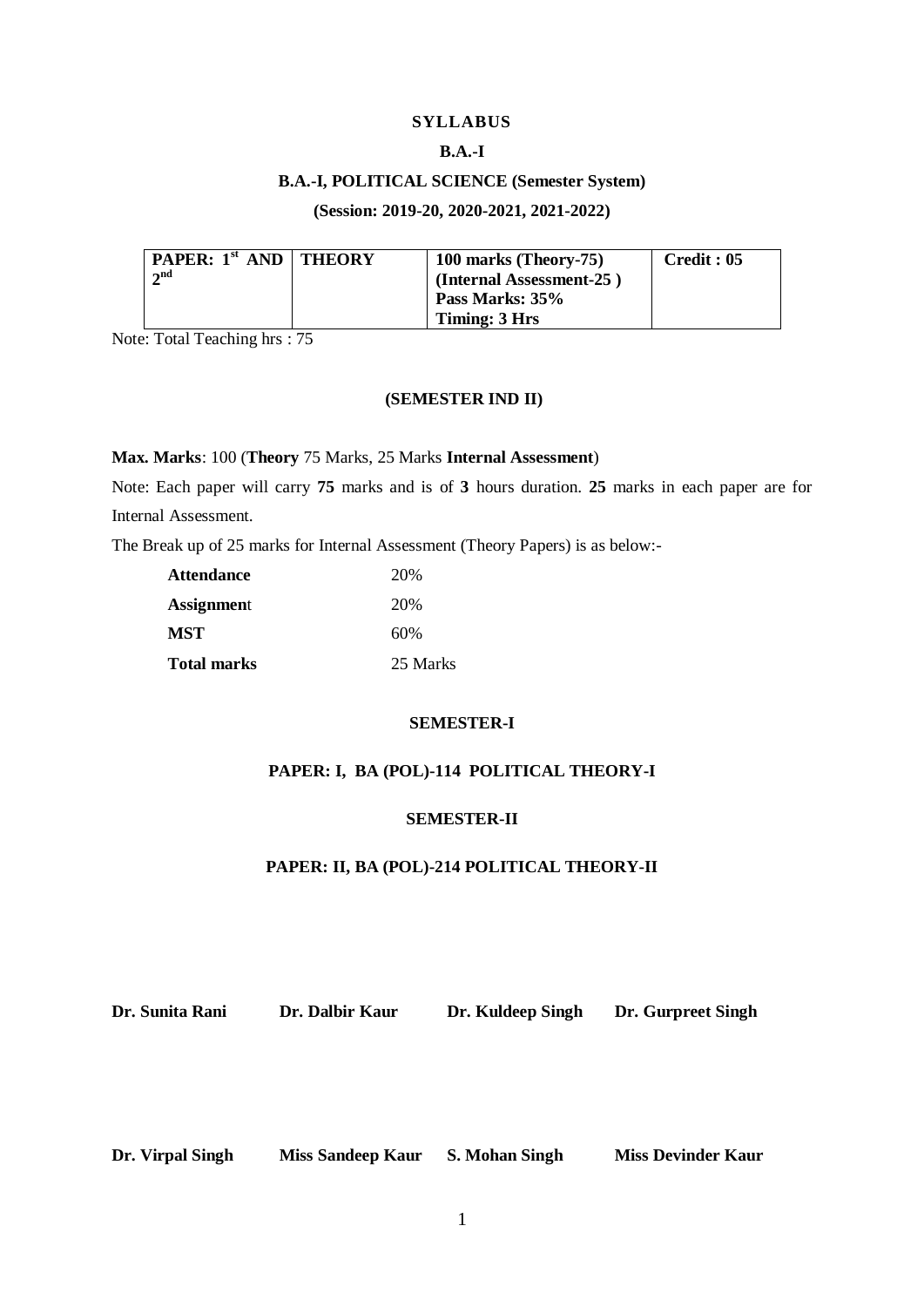# **BA IST SEMESTER-I POLITICAL SCIENCE**

#### **BA (POL)-114: POLITICAL THEORY-I**

**External Examination: 75 Pass Percentage: 35% Internal Assessment: 25 Teaching Hours: 75 Credits: 05**

**Maximum Marks: 100 Time Allowed: 3 Hours** 

#### **Instructions for the Examiner/ Paper setter**

The question paper will consist of Three Sections: A, B and C. Section A and B will have four questions from the respective portion of the Syllabus and will carry 12 marks each. Section C will consist of 09 short-answer type questions which will cover the entire syllabus and will carry 27marks in all. Each short answer type question will carry three marks.

#### **Instructions for the Candidates**

Candidates are required to attempt two questions each from the Section A and B of the question paper and the entire Section C. The candidates are required to give answer of each short type question in 50 words i.e. in 7 -10 lines.

**Course Objectives:** The aim of this paper is to deepen and expand the knowledge of the student in Political Science. It introduces higher level concepts and themes in political theory. It will provide students with the tools to engage with some key political issues of our times.

**Instruction delivery strategy/Pedagogy:** This will include lectures, seminars, class discussion, term papers and other writing assignments, presentations, role play, case studies, field visits etc. and will be Information and Communication Technology supported. The use of this method should equip the student with listening, writing and presentation skills along with the capacity for analysis and evaluation .Leadership and team work will be the skills expected to develop and to ready the student for the world of work.

#### **Section-A**

- 1. Political Science: Meaning, Nature and Scope.
- 2. Meaning of Politics and Description of Politics.
- 3. Relationship of Political Science with Economics, History and Sociology
- 4. State: Meaning, Definition, Elements and Distinction of State from Government and Society.
- 5. Theories of the Origin of State: Social Contract and Evolutionary.

#### **Section-B**

- 6. Nature of State: Liberal and Marxian view.
- 7. Functions of State: Liberal Perspective.
- 8. Functions of State: Socialist Perspective
- 9. Sovereignty: Meaning, Definition, Attributes and Types.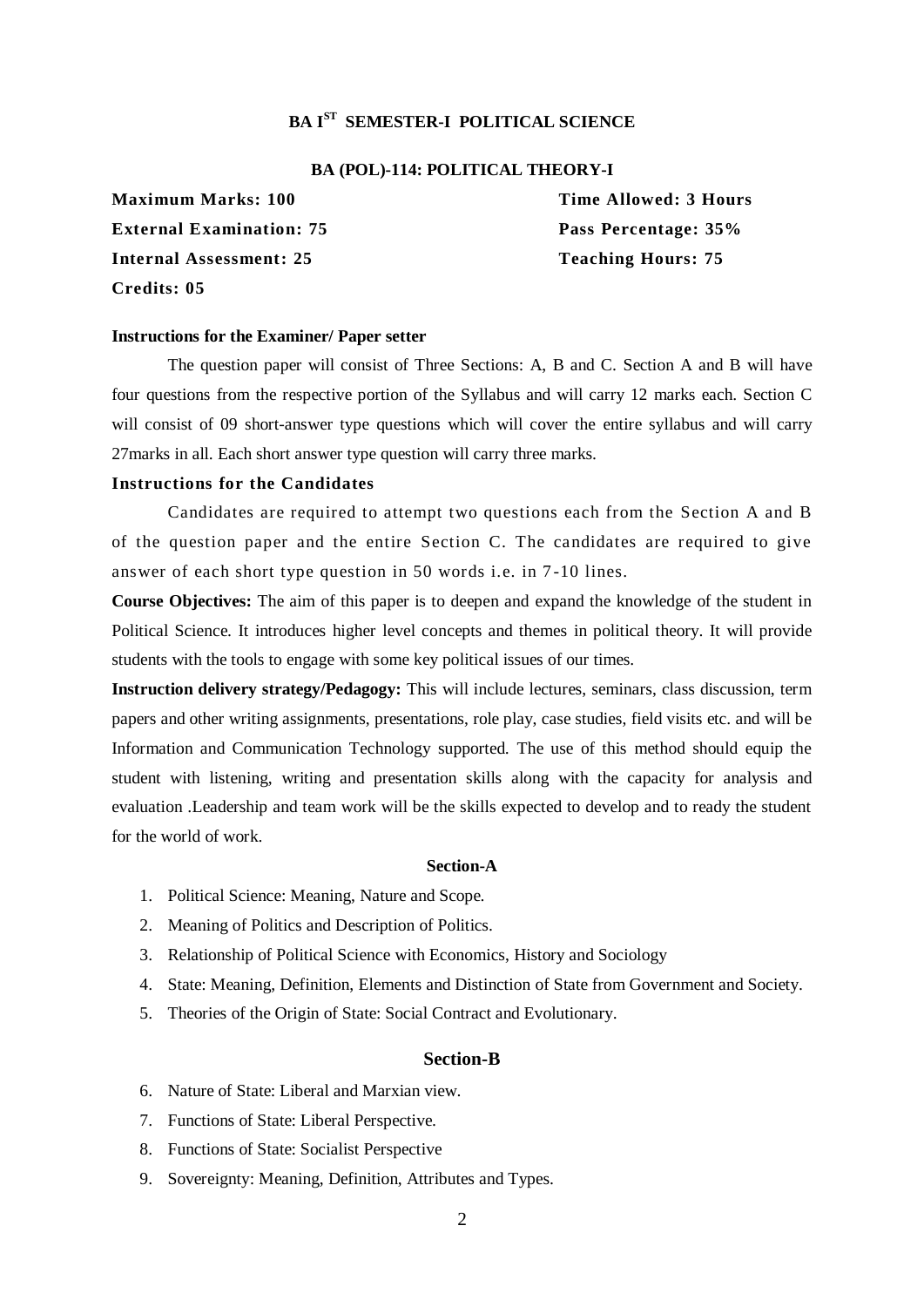10. Theories of Sovereignty: Monistic and Pluralistic.

**Course learning outcome:** Students can easily understand the ideologies and environment of political leadership

| Dr. Sunita Rani  | Dr. Dalbir Kaur         | Dr. Kuldeep Singh     | Dr. Gurpreet Singh        |
|------------------|-------------------------|-----------------------|---------------------------|
|                  |                         |                       |                           |
|                  |                         |                       |                           |
|                  |                         |                       |                           |
|                  |                         |                       |                           |
| Dr. Virpal Singh | <b>Miss SandeepKaur</b> | <b>S. Mohan Singh</b> | <b>Miss Devinder Kaur</b> |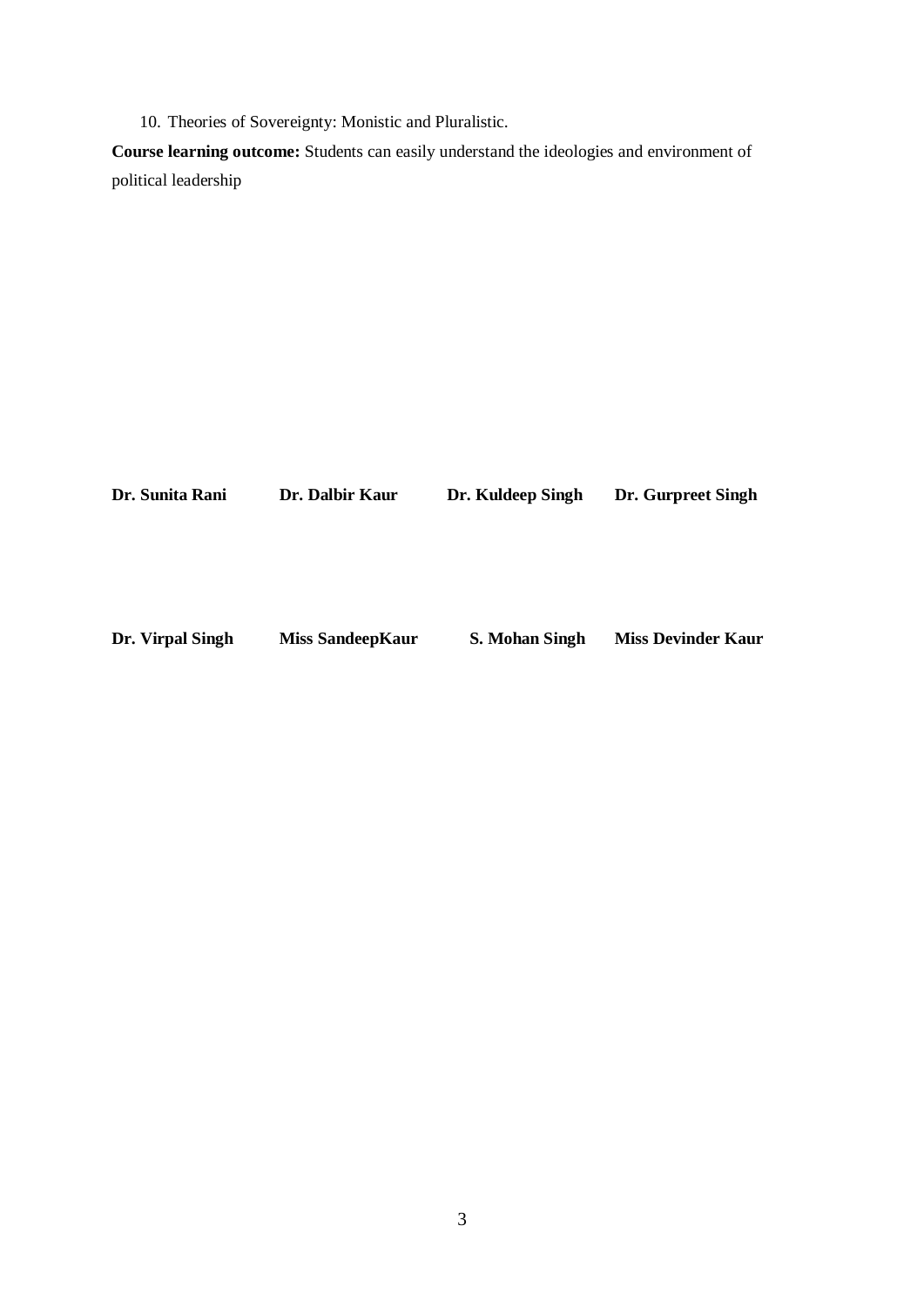## **Recommended Books**

## **Text Books:**

- 1. S.S. Nanda, *Political Theory* (Punjabi and English) Modern Publications Patiala, 2018.
- 2. J.S. Badyal, *Political Theory* (Punjabi & English), Raj Publishers Jalandhar, 2018.
- 3. Satish Kumar Sharma, *Adhunik Rajnitik Vishleshan*, Publication Bureau, Punjabi University, Patiala, (Punjabi), 2008.
- 4. R. N. Dugal, *Political Theory*, Raj Publishers, Jalandhar, 2018.
- 5. Dr. Prem Gupta, *Western Political Thought, Raj Publishes, Jalandhar, 2017.*
- 6. Rajan Sharma, *Modern political Theory,* Raj Publishers, Jalandhar, 2018.

## **Reference Books**

- 1. J.C. Johri, *Principles of Political Science*, Sterling Publishers, New Delhi, (English and Hindi), 2017.
- 2. S.P. Verma, *Political Theory*, Geetanjali Publishing House, New Delhi, (English & Hindi), 2015.
- 3. A.C. Kapoor, *Principles of Political Science*, S. Chand & Company, New Delhi, (English and Hindi), 2013.
- 4. E. Ashirvatham, *Political Theory*, S. Chand & Company, New Delhi, 2018.
- 5. M.P. Jain, *Political Theory*, Authors Guild Publication, Delhi, (Punjabi and Hindi), 2011.
- 6. David Easton, *The Political System*, Scientific Book Agency, Calcutta, 1967.
- 7. D.C. Bhattacharya, *Political Theory*, Vijay Publishing House, Calcutta, 1997.
- 8. O.P. Gauba, *An Introduction to Political Theory*, Macmillan India Ltd., New Delhi, 2009.
- 9. Andrew Heywood, *Political Theory: An Introduction*, St. Martin's Press, USA, 2015.

| Dr. Sunita Rani  | Dr. Dalbir Kaur         | Dr. Kuldeep Singh     | Dr. Gurpreet Singh        |
|------------------|-------------------------|-----------------------|---------------------------|
|                  |                         |                       |                           |
|                  |                         |                       |                           |
|                  |                         |                       |                           |
|                  |                         |                       |                           |
|                  |                         |                       |                           |
| Dr. Virpal Singh | <b>Miss SandeepKaur</b> | <b>S. Mohan Singh</b> | <b>Miss Devinder Kaur</b> |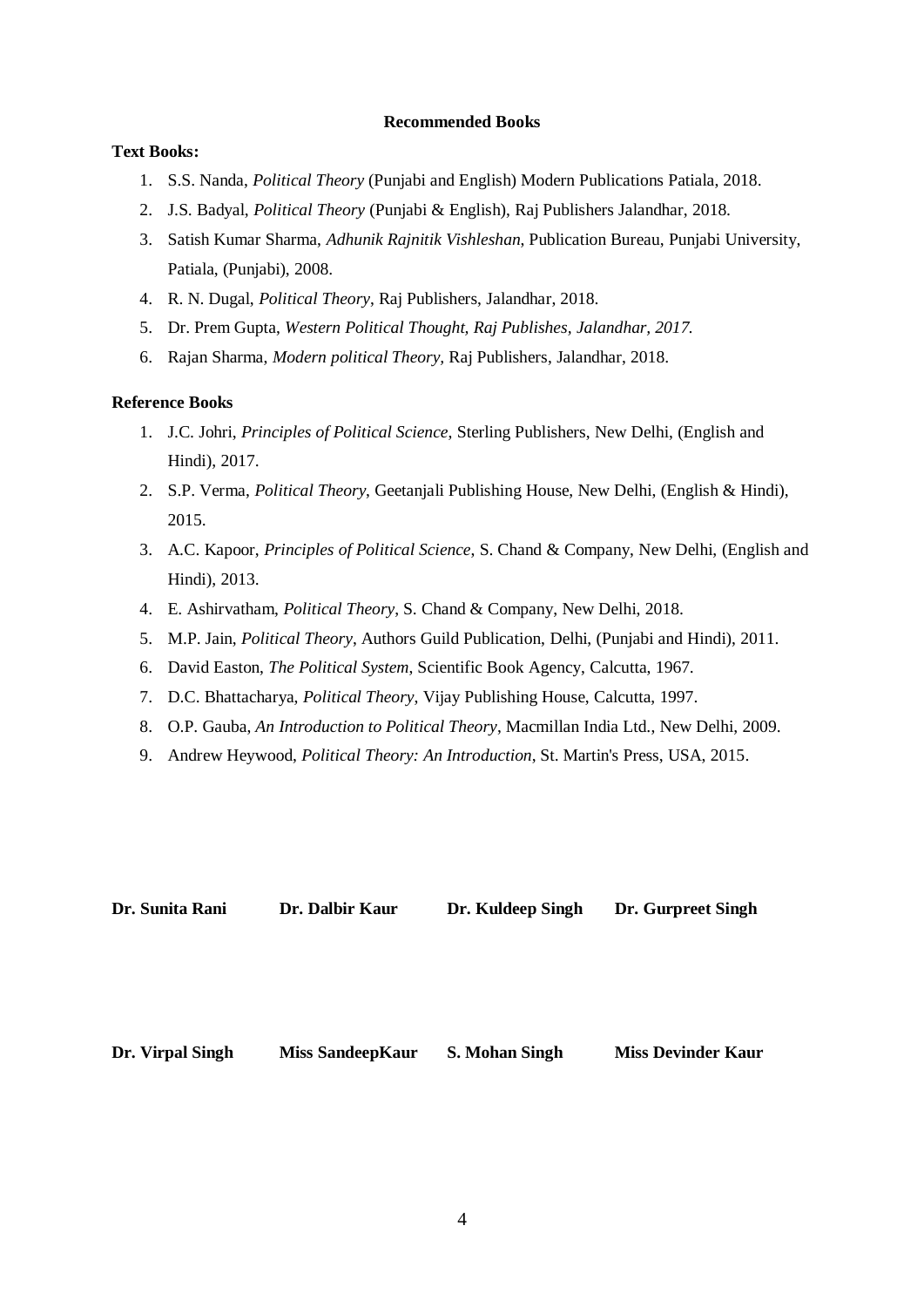# **BA IST SEMESTER-II POLITICAL SCIENCE BA (POL)-214: POLITICAL THEORY-II**

**External Examination: 75 Pass Percentage: 35% Internal Assessment: 25 Teaching Hours: 75 Credits: 05**

**Maximum Marks: 100 Time Allowed: 3 Hours** 

#### **Instructions for the Examiner/ Paper setter**

The question paper will consist of Three Sections: A, B and C. Section A and B will have four questions from the respective portion of the Syllabus and will carry 12 marks each. Section C will consist of 09 short-answer type questions which will cover the entire syllabus and will carry 27marks in all. Each short answer type question will carry three marks.

## **Instructions for the Candidates**

Candidates are required to attempt two questions each from the Section A and B of the question paper and the entire Section C. The candidates are require d to give answer of each short type question in 50 words i.e. in 7 -10 lines.

**Course Objectives:** The aim of this paper is to deepen and expand the knowledge of the student in Political Science. It introduces higher level concepts and themes in political theory. It will provide students with the tools to engage with some key political issues of our times.

**Instruction delivery strategy/Pedagogy:** This will include lectures, seminars, class discussion, term papers and other writing assignments, presentations, role play, case studies, field visits etc. and will be Information and Communication Technology supported. The use of this method should equip the student with listening, writing and presentation skills along with the capacity for analysis and evaluation .Leadership and team work will be the skills expected to develop and to ready the student for the world of work.

#### **Section- A**

- 1. Political System: Meaning, Definition and Characteristics
- 2. Functions of Political System: Views of David Easton and Almond
- 3 Political Culture and Political Socialization
- 4. Rights: Meaning, Definition and Types
- 5. Duties: Meaning, Relationship between the Rights and Duties

#### **Section-B**

- 6. Liberty: Meaning, Definition, Types and its safeguards.
- 7. Equality: Meaning, Definition, Types
- 8. Justice: Meaning and its various Dimensions.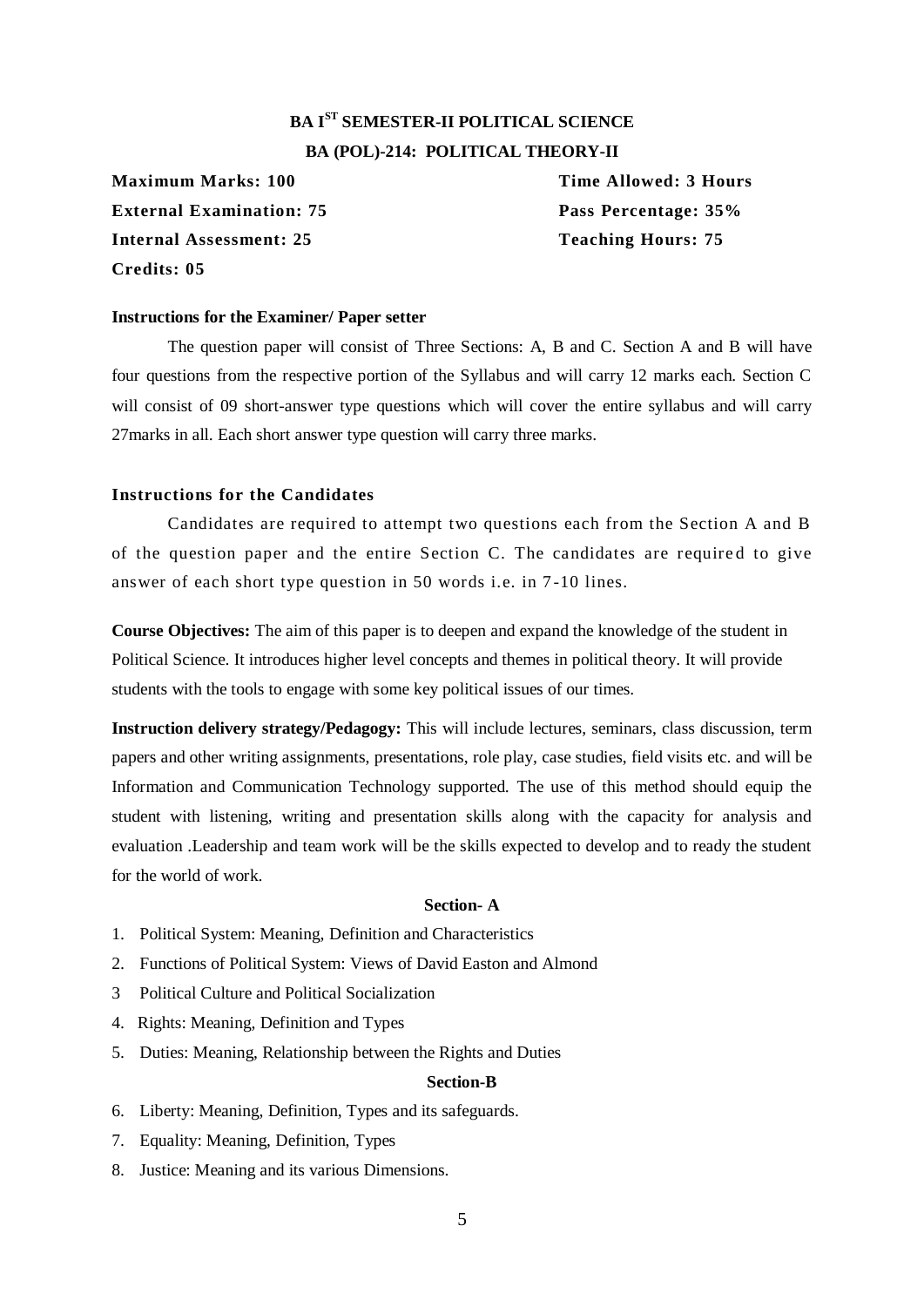- 9. Democracy: Meaning and Characteristics.
- 10. Theories of Democracy: Liberal, Marxian and Elitist.

**Course learning outcome**: Students can easily understand the ideologies and environment of political leadership.

| Dr. Sunita Rani  | Dr. Dalbir Kaur          | Dr. Kuldeep Singh     | Dr. Gurpreet Singh        |
|------------------|--------------------------|-----------------------|---------------------------|
|                  |                          |                       |                           |
|                  |                          |                       |                           |
| Dr. Virpal Singh | <b>Miss Sandeep Kaur</b> | <b>S. Mohan Singh</b> | <b>Miss Devinder Kaur</b> |